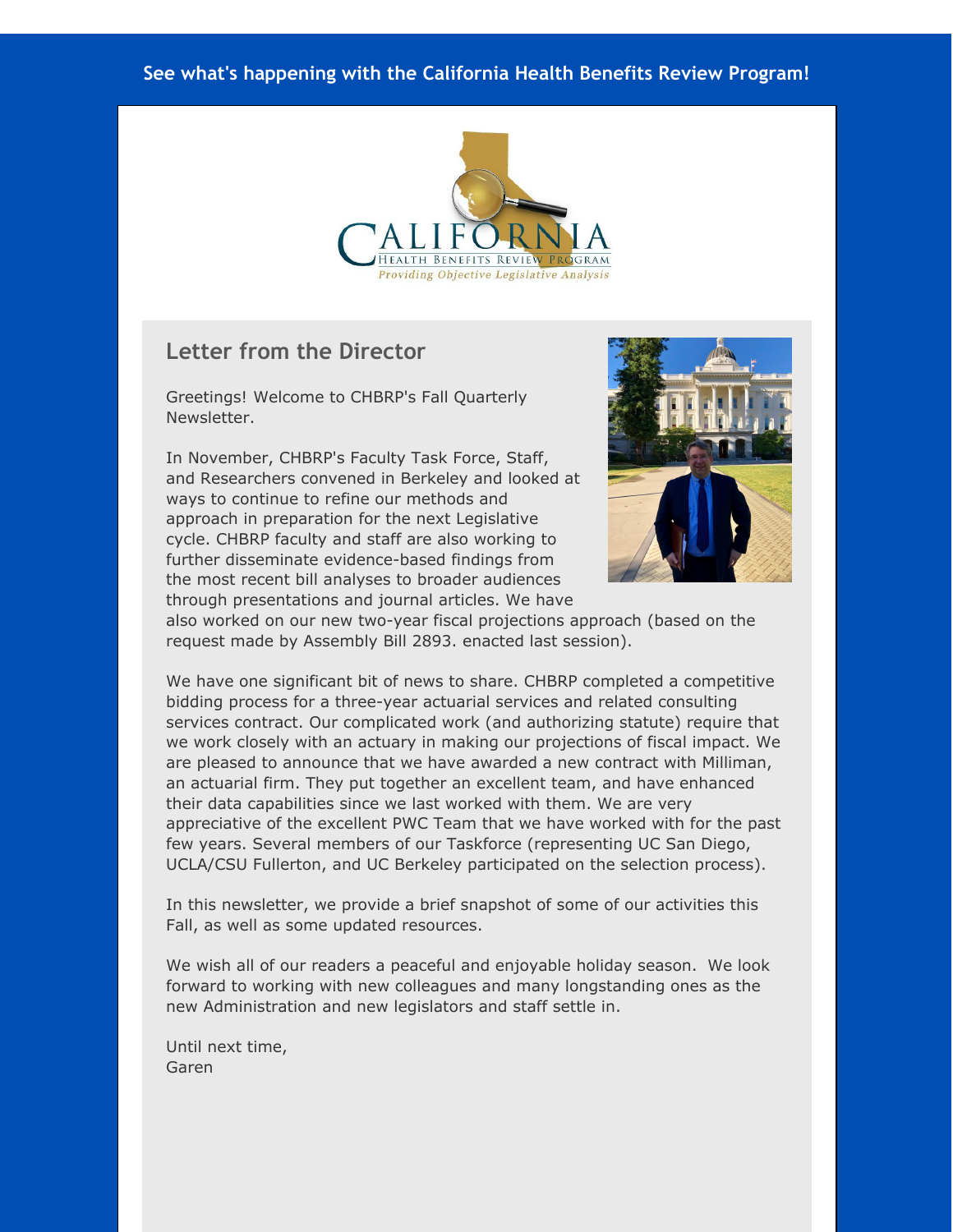

CHBRP's UC Faculty and Researchers convene in Berkeley, California on November 15, 2018, to discuss next year's legislative cycle and identify ways to improve its work.

### **CHBRP Staff News**



CHBRP said good-bye to Erin Shigekawa earlier this fall. Erin has been a Principal Analyst at CHBRP since 2015. She is now a consultant at JSI, John Snow, Inc., in San Francisco. She will surely be missed!

### **2018 Bills - Final Status**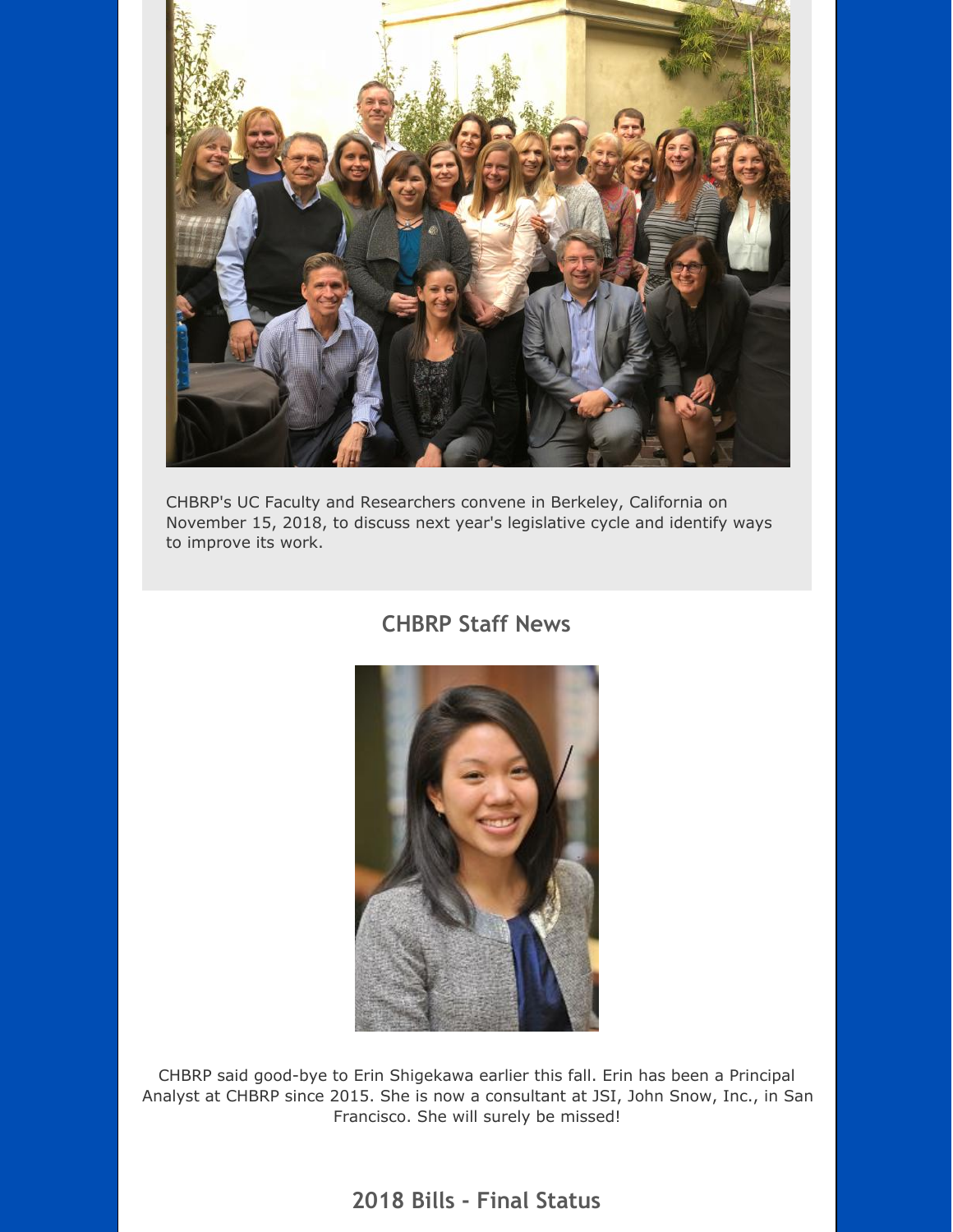#### CHBRP completed 11 analyses of in 2018. The reports, bill language as analyzed, and Key Findings are available for each analysis at [http://chbrp.org/completed\\_analyses/index.php](http://r20.rs6.net/tn.jsp?f=001wTEf5lM3wQTRhKk8TSqwRv0IrV-7RQTcZdvp2GwqXUfVUhAZFh4FwlZzwyt-uoOaZ4kWnFHxJbE03uiBkDtY-Z_0NLZypJVBbfkKcJvFJm5ArA_EjG6YUrnfeJfO_-vbbP4OySlD-jOGxw7sFonAWGApjVbIlOrs6Znlt4ICPiATpHbGRrWF8KHcuJ8b2xfCouuR-IZZfT0ZYGIAqCF2u23qPWiqtc0XW-0fS3GnWkvP785EEJO8iyrTaoSX2OSBe6PMWnEbg4y-CxdYRkkBFbtBA6JDCsdRkMQJ0k4262_UHWY8T12_wCTN1NtI7d-LGaTyEVmCYuuaZzBpTF0tjmEHXlipkQ_a&c=&ch=).

Five bills analyzed by CHBRP were signed into law by Governor Brown before the September 30th deadline. While the bills have been amended since CHBRP analyzed the versions as introduced, most if not all of the analysis is still relevant. Take a look at the reports published to the website to see what impacts these bills may have on Californians. The following graphic shows which CHBRP analyzed bills were signed (colored bars) and which bills are inactive (grey bars).



# **CHBRP Faculty and Contributor Spotlight**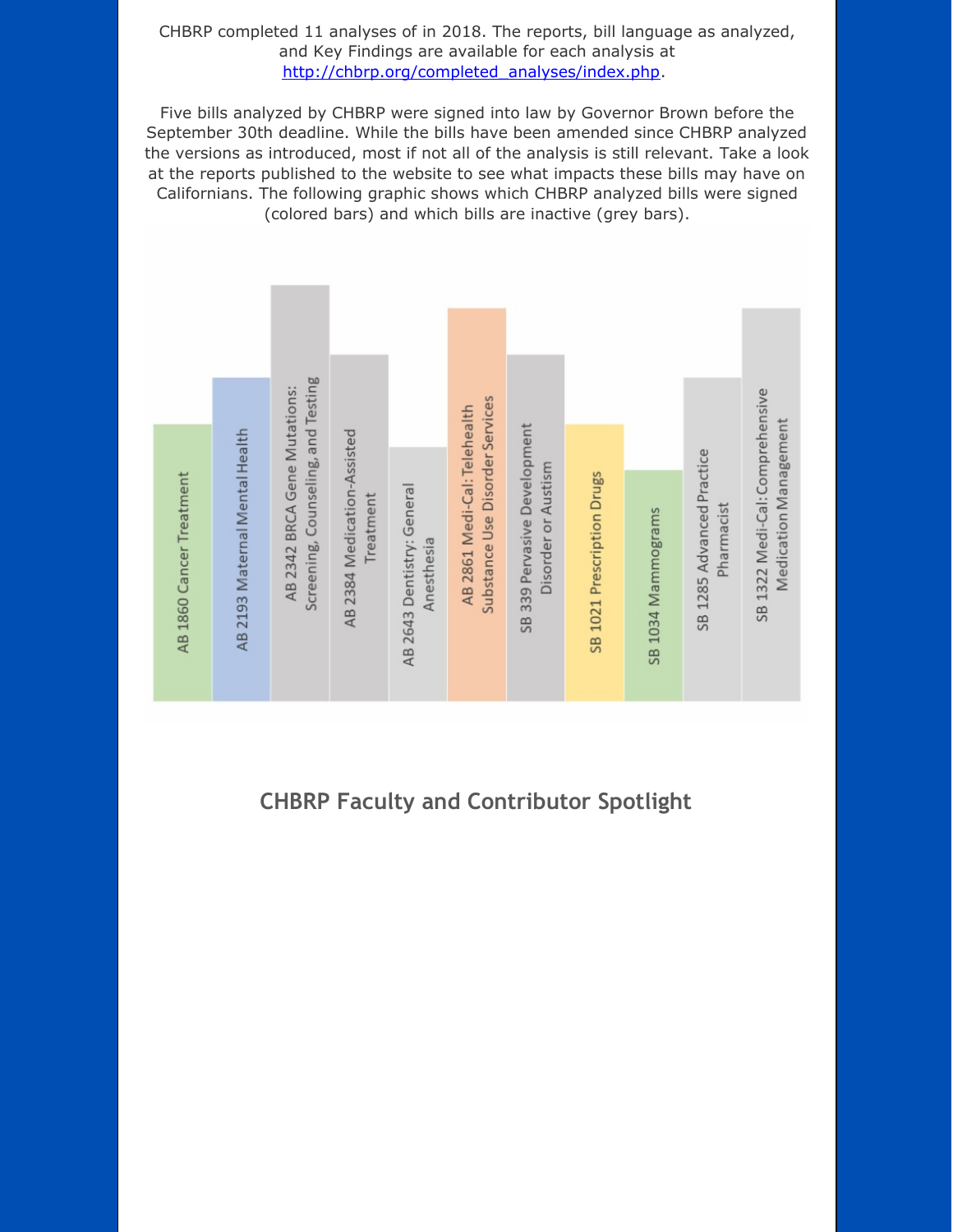

**Erin Shigekawa, Consultant at JSI, San Francisco, (and former CHBRP analyst) and Alan Weil, a CHBRP National Advisory Member and Editor of Health Affairs, presented on a panel for the Health Affairs December Issue, about Telehealth on December 4, 2018. See their talks, along with the distinguished panel here: [https://www.healthaffairs.org/do/10.1377/he20181119.750924/full/](http://r20.rs6.net/tn.jsp?f=001wTEf5lM3wQTRhKk8TSqwRv0IrV-7RQTcZdvp2GwqXUfVUhAZFh4FwvnP9ZrMlXiQPQXSc8rVXH_RkCDrIpQZfDYgGb_ep29FA9YGn2C1nJiq3mOR4jFO4QSiwTaohdDAY0zt7Vw0S10uRras57GcQwgpq9rH64gXvPiJ8fd4ae6Gz2s9f28wpyZ2Gk6jEAQg4CQ6ZsMk5fmN11RBBNfB1FghWv_cbnTLEK3m7_a2f8ZqfYxd6KPasmmas1UYIhTHzbBzvHqxCdDUdlmHUZcV-wl1G9Tii9exEun74JWV-EpjxFD5iq_DW4fLyACGN4iTjEpelUSkcpWlWP_Ji_lWcoLkGh3Oe1UpsJgdR3fR4PYdx1S29MBQbEarxF_ZZqOH&c=&ch=)**



**CHBRP Task Force Contributor, Jacqueline Miller, presented her poster "Community Health Workers: Workforce and High-risk and Vulnerable Populations," at this year's American Public Health Association Conference, in San Diego, California, November 13, 2018.**